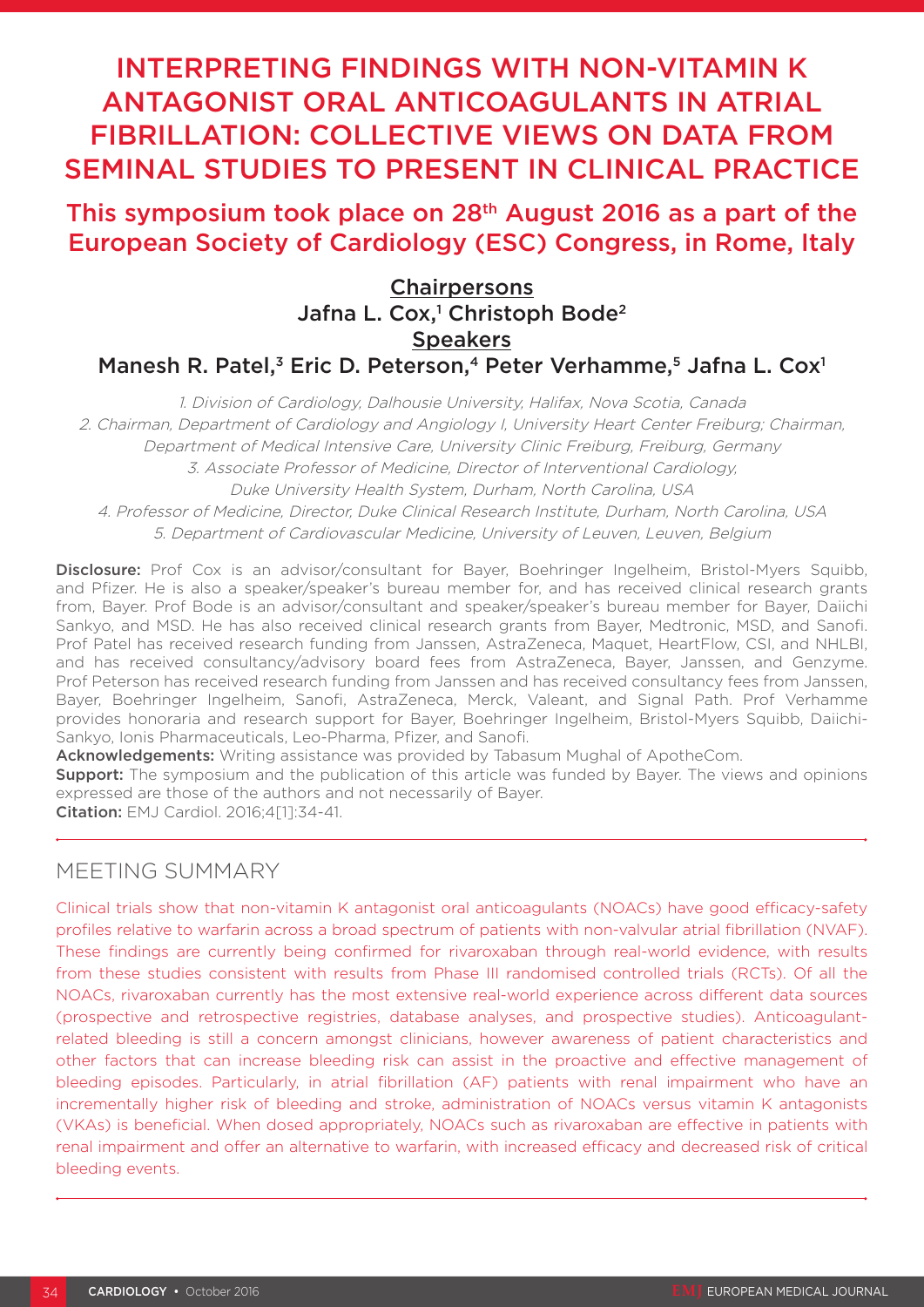### From Large-Scale Study to Larger-Scale Practice: How do Real-World Findings for Non-Vitamin K Antagonist Oral Anticoagulants Stack Up?

#### Professor Manesh R. Patel and Professor Eric D. Peterson

Results from RCTs are not always mirrored by evidence from real-world studies, which are inclusive of a more varied clinical setting and have a diverse patient population(s) more reflective of routine clinical practice.1 Often, results reported in RCTs can depend upon the selection of the patient population studied; for example, in four trials investigating the use of NOACs, ARISTOTLE,<sup>2</sup> RE-LY,<sup>3</sup> ENGAGE AF<sub>4</sub><sup>4</sup> and ROCKET AF<sub>5</sub><sup>5</sup> estimation of stroke risk in AF using the CHADS<sub>2</sub> (congestive heart failure, hypertension, age ≥75 years, diabetes mellitus, prior stroke, or transient ischaemic attack) score system, found that the patient populations in these studies had varying CHADS<sub>2</sub> scores. In ARISTOTLE,<sup>2</sup> RE-LY,3 and ENGAGE AF,4 30%, 32%, and 53% of AF patients had a CHADS<sub>2</sub> score of 3-6, respectively; in contrast the ROCKET AF trial,<sup>5</sup> in which 87% of patients had a CHADS<sub>2</sub> score of 3-6, indicated that AF patients had a higher risk of stroke than patients in the other RCTs. The differences in patient characteristics across these trials, particularly in risk factor profiles, can make comparing trial outcomes for NOACs challenging. Data from two large registries, GARFIELD-AF<sup>6</sup> and ORBIT-AF,7,8 which enrolled patients across the globe, demonstrated important differences between demographics of the AF population treated, particularly with regard to CHADS, scores.

A meta-analysis of Phase III trials from all four licenced NOACs (apixaban, dabigatran, edoxaban, and rivaroxaban) has shown that NOACs as a group deliver a greater benefit than risk, and are associated with significant reductions in haemorrhagic stroke (with a strong trend towards lower rates of ischaemic stroke), all-cause mortality (with a trend towards lower rates of myocardial infarction), and intracranial haemorrhage (ICH) when compared with warfarin therapy, although they also demonstrate an increased risk of gastrointestinal (GI) bleeding (Figure 1).9 The metaanalyses reported the relative efficacy and safety of these NOACs as consistent across a wide range of AF patients, $9$  but it is important to note that the usual limitations of meta-analyses mean that the

efficacy and safety of the individual NOACs cannot be reliably compared.

In the real-world, prospective, observational XANTUS study, patients treated with rivaroxaban for stroke prevention in AF had low rates of both stroke (events per 100 patient-years: 0.7; 95% confidence interval [CI]: 0.5–0.9) and major bleeding (events per 100 patient-years: 2.1; 95% CI:  $1.8-2.5$ ),<sup>10</sup> reassuringly reflecting the safety profile observed in clinical trials as well as demonstrating effectiveness. The rate of stroke and major bleeding with rivaroxaban was also low across the Dresden NOAC and US Department of Defence real-world studies, consistent with results from ROCKET AF, although it must be noted that the mean CHADS<sub>2</sub> score was also lower in these real-world studies which may have contributed to the lower event rates.5,10-12 Another recently published retrospective database analysis, the REVISIT-US study, compared the effectiveness and safety of rivaroxaban and apixaban relative to with warfarin in NVAF.13 While both rivaroxaban and apixaban significantly reduced ICH versus VKAs (p<0.05), only rivaroxaban was associated with a non-significant decrease in ischaemic stroke versus warfarin, whereas for apixaban versus warfarin there was a non-significant increase in ischaemic stroke observed.13

Large-scale registry data show that oral anticoagulants in general are underused in those patients who stand to benefit the most from them. The underuse of anticoagulant therapy has been reported in the aforementioned GARFIELD-AF registry, where higher-risk patients (CHADS, score ≥2) were generally under-treated with 38% not receiving anticoagulant therapy, placing them at a higher risk of stroke. $6$  Conversely, the same study found that 42.5% of low-risk patients (CHADS<sub>2</sub> score 0) were generally over-treated.<sup>6</sup> Although observational study of patients in community clinical practice can provide important data, limitations of such a study include enrolment or sampling biases and reporting bias, which may not give a true account of over versus under-dosing. An analysis from the ORBIT AF registry describes the proportion of patients on warfarin who had stable international normalised ratio (INR) values over an 18-month period.<sup>14</sup> The study found that only 26% of patients had stable INR values (2.0–3.0) over a 6-month baseline period and of these only 34% had stable INRs the following year; an indication that predicting INR stability on warfarin therapy is a difficult task for clinicians.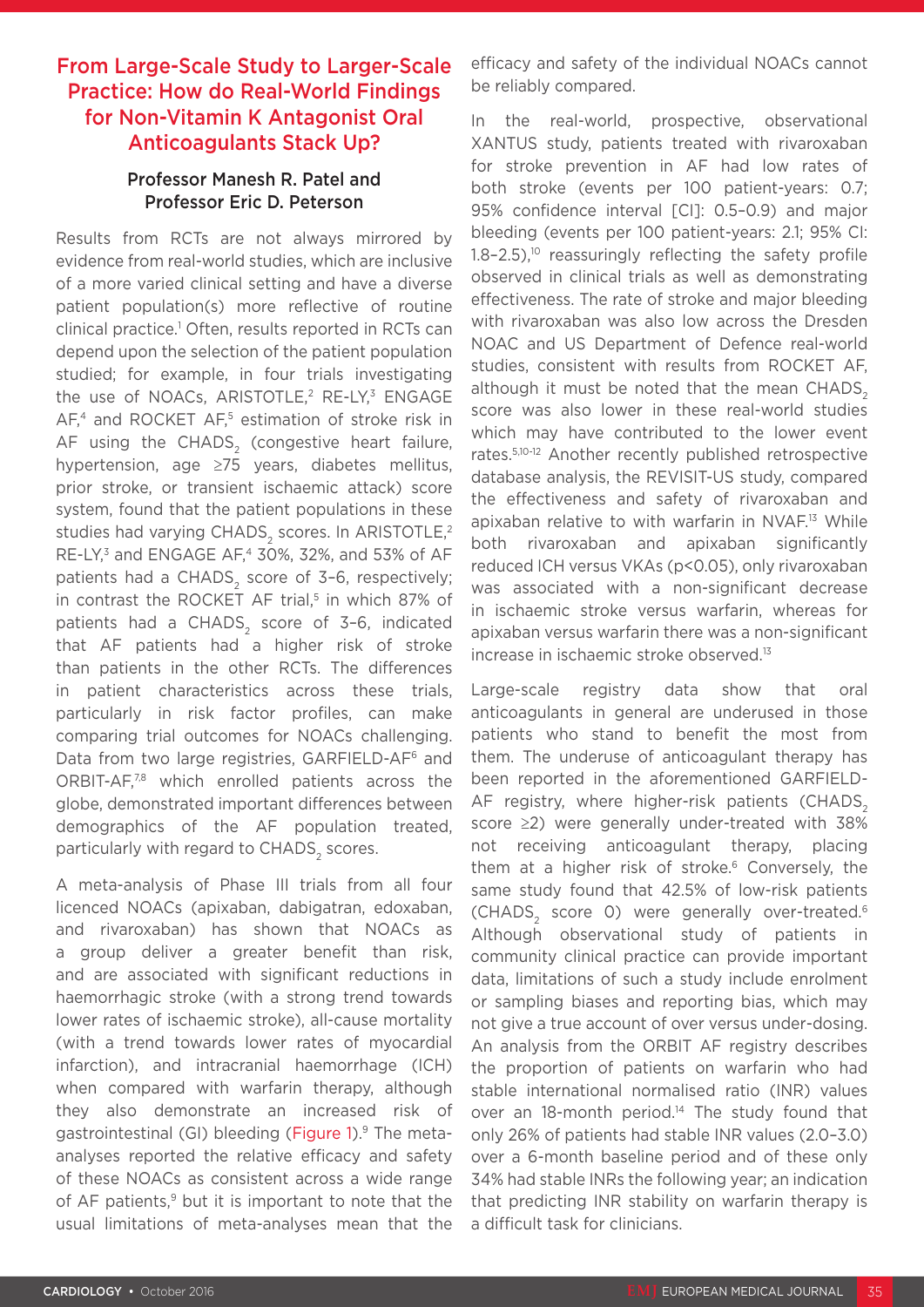|                              | <b>Pooled</b><br><b>NOAC</b><br>(events) | <b>Pooled</b><br>warfarin<br>(events) |
|------------------------------|------------------------------------------|---------------------------------------|
| <b>Efficacy</b>              |                                          |                                       |
| Ischaemic stroke             | 665/29,292                               | 724/29,221                            |
| Haemorrhagic<br>stroke       | 130/29,292                               | 263/29,221                            |
| Myocardial<br>infarction     | 413/29,292                               | 432/29,221                            |
| All-cause mortality          | 2,022/29,292                             | 2,245/29,221                          |
| Safety                       |                                          |                                       |
| Intracranial<br>haemorrhage  | 204/29,287                               | 425/29,211                            |
| Gastrointestinal<br>bleeding | 751/29,287                               | 591/29,211                            |
|                              |                                          | 0.2                                   |
|                              |                                          |                                       |

#### Figure 1: Anticoagulants deliver greater benefit than risk, NOACs more than VKAs.9 NOACs: non-vitamin K antagonist oral anticoagulants; CI: confidence interval; VKAs: vitamin K antagonists.

The appropriate dosing of the approved NOACs is an important topic and the criteria for dose adjustment of NOACs varies across RCTs. For example, in ROCKET AF, dose adjustment from 20 mg once daily to 15 mg once daily was made in 20.7% of patients, on the basis of renal insufficiency as measured by creatinine clearance  $(CrCl).$ <sup>15</sup> In ENGAGE-AF<sup>9,16</sup> and ARISTOTLE,<sup>2</sup> dose adjustments were made throughout the trial (ENGAGE-AF) or at random (ARISTOTLE) on one of a number of criteria (ENGAGE: dose adjustments at random or throughout for ≥1 of the following: CrCl 30–49 mL/min, weight ≤60 kg, strong P-glycoprotein [P-gp] inhibitors; ARISTOTLE: dose adjustments at random if ≥2 of the following: age ≥80 years, weight ≤60 kg, creatinine ≥133 µmol/L) in 25.4% and 4.7% of patients, respectively, whilst in RE-LY<sup>3</sup> there was no dose adjustment and patients were randomised to be treated with one of two doses, in contrast to the other RCTs mentioned (49.7% of patients were receiving the dabigatran 110 mg twice daily dose whilst 50.3 received the 150 mg twice daily dose).

Prescribing patterns across the globe show that, in practice, prescriptions for apixaban at the lower 2.5 mg dose are disproportionately high. Similar but less-marked patterns are also seen with dabigatran and rivaroxaban, although dose reduction with rivaroxaban and dabigatran offers the flexibility of a 25% or 27% dose reduction, respectively, whereas

apixaban only offers the option of a 50% dose reduction.2,3,15,17 Generally, preferences of physicians regarding doses of oral anticoagulant therapy are often based on the safety of the therapy, and physicians are generally more concerned about bleeding risk than stroke prevention. Dosing regimens should also be considered by clinicians, particularly with regards to adherence (the extent to which a patient acts in accordance with the prescribed length of treatment, frequency, and dose of a dosing regimen). In a Canadian analysis, 6% and 14% of patients who received rivaroxaban and warfarin, respectively, reported taking their oral anticoagulant twice daily instead of once daily, but importantly, 27% and 30% of patients who received dabigatran and apixaban, respectively, took their oral anticoagulant once daily instead of their recommended twice daily dosing regimens. There were significantly more missed doses with the twice daily dosing regimen compared with once daily medications.18 Comparisons of discontinuation rates of rivaroxaban versus warfarin in real-world studies have shown a 34–37% lower risk of discontinuation with rivaroxaban versus warfarin.<sup>19,20</sup>

Overall, results from RCTs and real-world studies of rivaroxaban provide complimentary and consistent evidence that when dosed appropriately, NOACs such as rivaroxaban are effective and safe in patients in comparison to warfarin.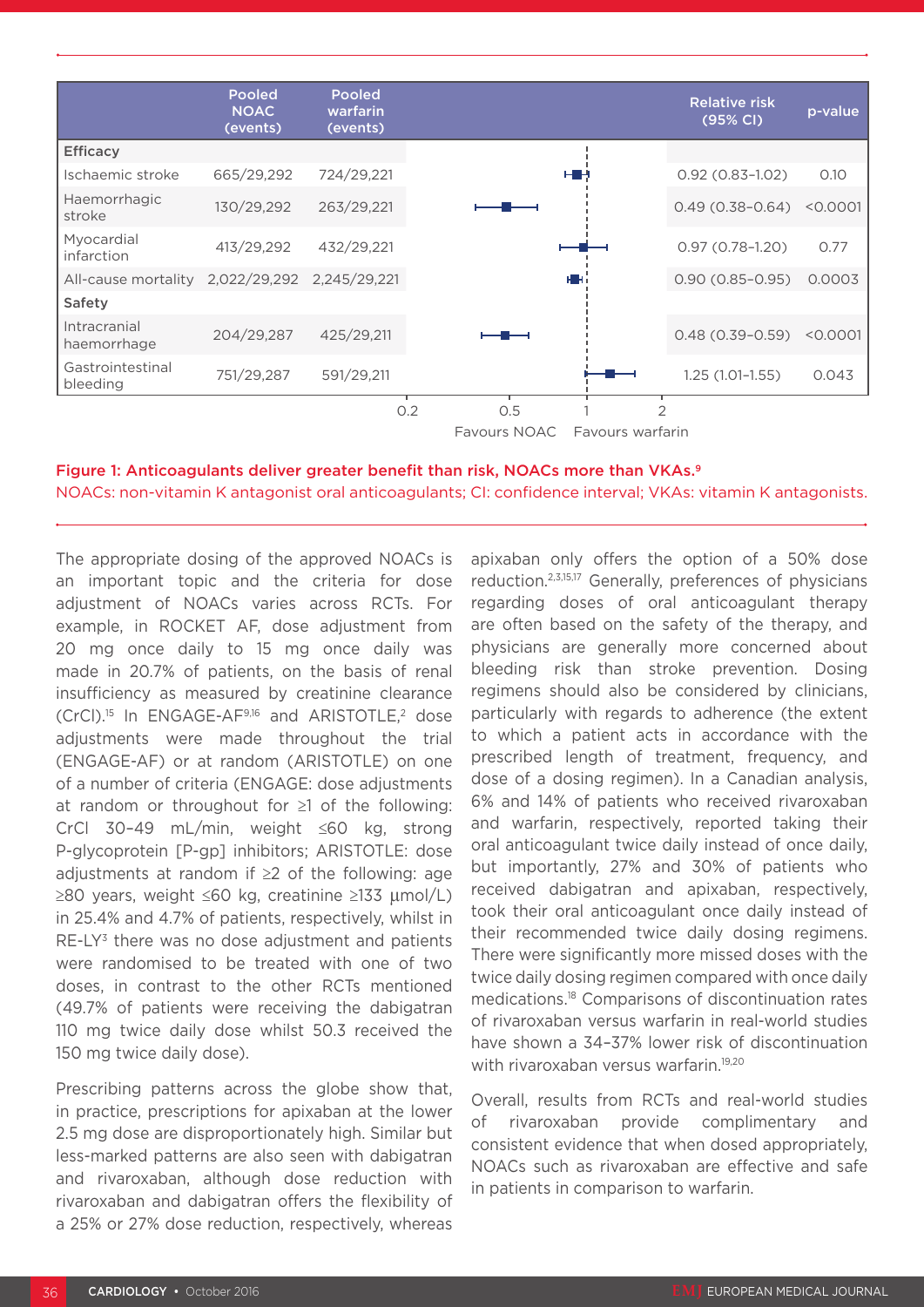### Day-to-Day Management of Patients with Atrial Fibrillation on Non-Vitamin K Antagonist Oral Anticoagulant Therapy: Practical Perspectives

#### Professor Peter Verhamme

The development of NOACs has changed the therapeutic landscape of anticoagulant therapy and provided patients with a therapeutic option that has a reduced risk of critical bleeding events versus VKAs. The ROCKET AF trial has shown that rivaroxaban reduces incidence of critical bleeding events versus VKAs in patients with AF; critical organ bleeding is reduced by 31% (p=0.007), ICH by 33% (p=0.02), and fatal bleeding by 50% (p=0.003).5,21 In addition to a lower risk of critical bleeding events, NOACs also have a different bleeding pattern in comparison to VKAs and demonstrate a lower relative risk of ICH and other major bleeding events. This is likely due to the difference in mechanism of action of NOACs, which act to directly inhibit factor Xa (rivaroxaban, apixaban, edoxaban) or thrombin (dabigatran), whereas warfarin reduces the functional levels of the coagulation factors II, VII, IX, and X.<sup>22</sup> Given the reduction in all non-GI bleeding, it is surprising that the risk of GI bleeding is increased with NOACs as a group versus warfarin.<sup>9</sup> One explanation may be the accumulation of active drug in the GI tract where NOACs have the potential to cause bleeding through both their systemic and local effects on the GI mucosa, in contrast to VKAs which can only cause GI bleeding through a systemic anticoagulant effect.<sup>22</sup>

When interpreting bleeding outcome findings for NOACs versus warfarin, it is also important to consider differences in patient characteristics across NOAC trials. High-risk patients (CHADS) score ≥3) had a higher risk of major bleeding in the ROCKET AF trial (2.0% major GI bleeding event rate/year; mean CHADS<sub>2</sub> score  $3.5$ ).<sup>5</sup> In the realworld study XANTUS, the major GI bleeding event rate/year was lower (0.9%; mean CHADS, score 2) than that seen in ROCKET AF, but is likely due to the difference in patient populations investigated in both studies.<sup>10,23</sup> A meta-analysis of observational cohort studies (N=8) examined the link between NOACs and real-world GI bleeding events.<sup>24</sup> The analysis included 10,713 patients treated with rivaroxaban and reported no significant increase in GI bleeding risk for rivaroxaban versus warfarin.<sup>24</sup> probably attributed to the fact that patients in the

real-world setting generally have a lower risk profile than the patients recruited to ROCKET AF; this is reflected in lower major bleeding rates. Proactive measures can be taken to lower bleeding risk in patients on oral anticoagulants. Risk factors for bleeding include older age, male sex, high diastolic blood pressure, the use of platelet inhibitors, a history of GI bleeding, and anaemia.<sup>25</sup> Clinical guidelines call for clinicians to consider these risk factors when administering anticoagulant therapy with a more integrated clinical approach.<sup>26</sup> Another concern among clinicians and patients is traumatic ICH, particularly among older patients with AF who may be more prone to falls.<sup>27</sup> In a retrospective cohort study of 31,951 USA veterans (≥75 years) with AF, newly referred to anticoagulation clinics for VKA therapy (2002–2012), the incidence rate of hospitalisation for traumatic ICH was 0.48% per year, and of any ICH, 1.46% per year.<sup>27</sup> These results indicate that rates of traumatic ICH with VKAs may be higher than previously thought.

Initial management of serious bleeding events include identifying and controlling the source of the bleed and providing supportive care to stabilise the patient, using volume replacement and transfusion. Assessing the type and amount of drug as well as the time of administration, measurement of haemoglobin, and haemostasis (partial thrombin or activated partial thromboplastin time)28,29 are also important considerations in bleeding management. In particular, supporting haemostasis using either procoagulants (prothrombin complex concentrates [PCCs]) or antifibrinolytics, or using reversal agents such as idarucizumab (not available in some countries) and andexanet (which has not yet received regulatory approval) may help with serious bleeding events in exceptional cases. In a randomised, double-blind, placebo-controlled study in which 12 healthy male volunteers received rivaroxaban 20 mg twice daily, followed by either a single bolus of 50 IU/kg PCC (Cofact) or a similar volume of saline, prolongation of partial thrombin and endogenous thrombin potential were completely reversed by PCC.<sup>30</sup> The European Heart Rhythm Association (EHRA) dosing recommendation for factor concentrates recommend PCC (50 U/kg), activated PCC (50 U/kg/day; maximum 200 U/kg/day), or recombinant factor VIIa (90 µg/kg) in patients with NVAF.<sup>28</sup> In fact, standard clinical measures are often sufficient to manage major bleeding in the majority of cases; in the Dresden NOAC registry, <10% of patients with major bleeds received PCCs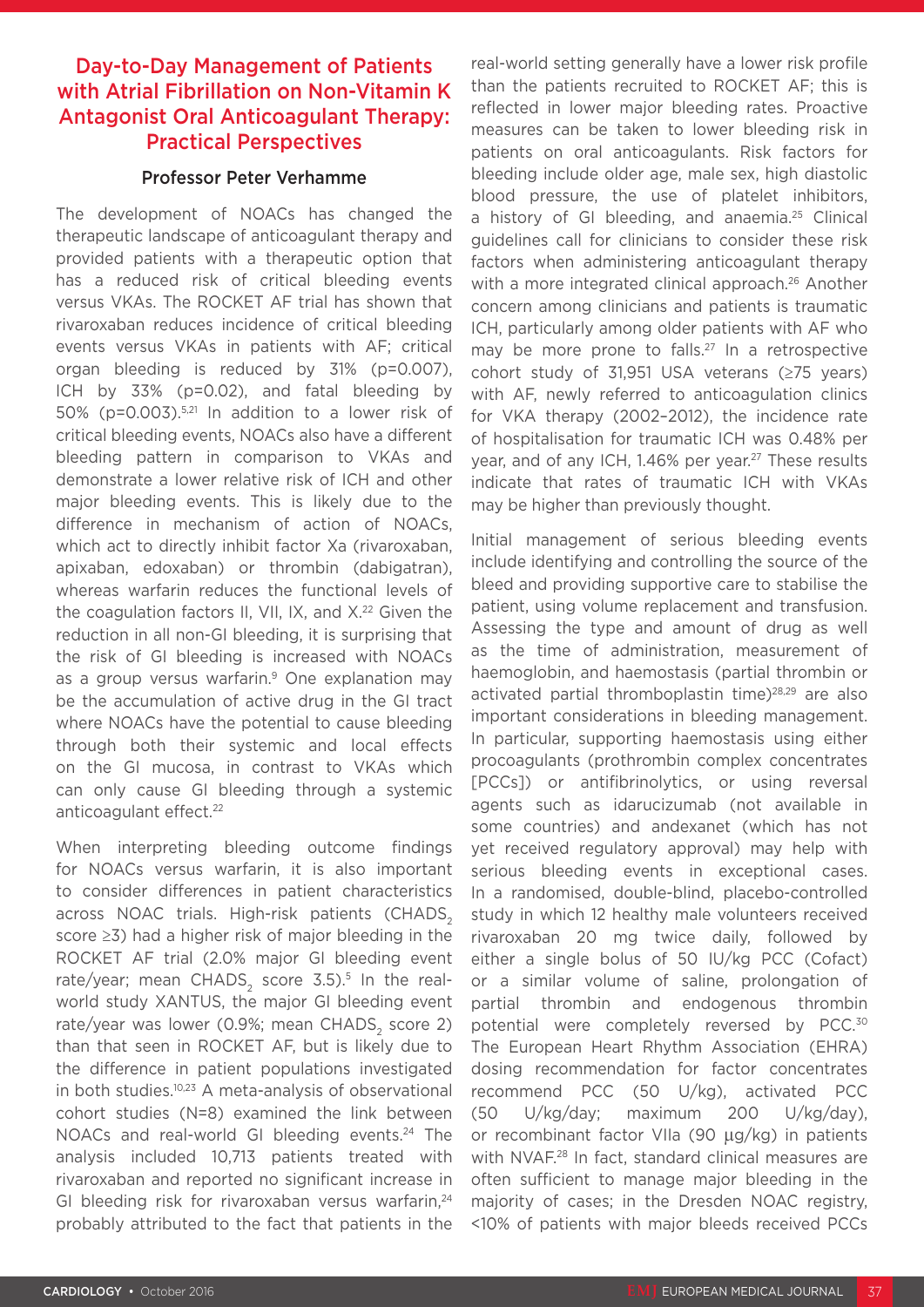and no patients received recombinant factor VII.<sup>31</sup> More recently, interim results with reversal agents idarucizumab, which completely reverses the anticoagulant effect of dabigatran.<sup>32</sup> and andexanet. which reverses the anticoagulant effect of apixaban and rivaroxaban,<sup>33</sup> potentially offer additional alternatives in specific individual situations.

Less critical bleeding with NOACs and a more comprehensive understanding of what drives bleeding risk, plus a more informed and proactive approach to management of bleeding means that in the future bleeding risk is likely to be lower with anticoagulant therapy, offering better therapeutic options for clinicians and patients alike.

### The Management of Patients with Atrial Fibrillation and Renal Impairment: Practical Perspectives

#### Professor Jafna L. Cox

A frequently asked question is how to treat renally-impaired patients with anticoagulant therapy, particularly those that are elderly. Data have shown that chronic kidney disease (CKD) is associated with an increased risk of stroke, systemic thromboembolism, and bleeding. Renally-impaired populations differed between NOAC Phase III trials, $15,34,35$  as did the CHADS<sub>2</sub> score distribution across studies for patients with moderate renal impairment (CrCl 30–49 mL/min) (Figure 2). Of the patients with renal impairment, 45% had a CHADS<sub>2</sub> score of 3-6 in ARISTOTLE $^{34}$  and RE-LY, $^{35}$  whereas this number was much greater in ROCKET AF (91%), indicating a population at substantially higher risk of stroke and bleeding.15

A subgroup analysis of the meta-analysis of Phase III trials on NOACs and stroke prevention in NVAF by Ruff et al.<sup>9</sup> found that 19% of patients with renal impairment had a CrCl of <50 mL/min. The assessment found that treatment with NOACs of NVAF patients with renal impairment reduced the relative risk of stroke, systemic embolism, and major bleeding versus warfarin.<sup>9</sup>

Rivaroxaban is currently the only NOAC that has a prospectively tested, specific renal dose for patients with renal impairment that has been clearly assessed in a Phase III study.<sup>36</sup> ROCKET AF has demonstrated that rivaroxaban has a consistent efficacy and safety profile in NVAF patients with moderate renal impairment (CrCl 30–49 mL/min), and is associated with a significant 61% reduction in fatal bleeding events in this patient group. ICH and critical organ bleeding were also numerically lower versus warfarin therapy.<sup>15</sup> Additionally, a ROCKET AF sub-study aimed to determine whether the primary efficacy (stroke or systemic embolism) and safety (major bleeding and non-major clinically relevant bleeding) endpoints in the parent trial differed among participants with worsening renal function (defined as an absolute increase in serum creatinine) taking rivaroxaban versus warfarin. It found that among such patients with worsening renal function, rivaroxaban was associated with lower rates of stroke and systemic embolism compared with warfarin; importantly, this benefit was seen without any corresponding increase in the composite bleeding endpoint.<sup>37</sup>



Figure 2: Renally-impaired populations differ between Phase III studies.<sup>15,34,35</sup>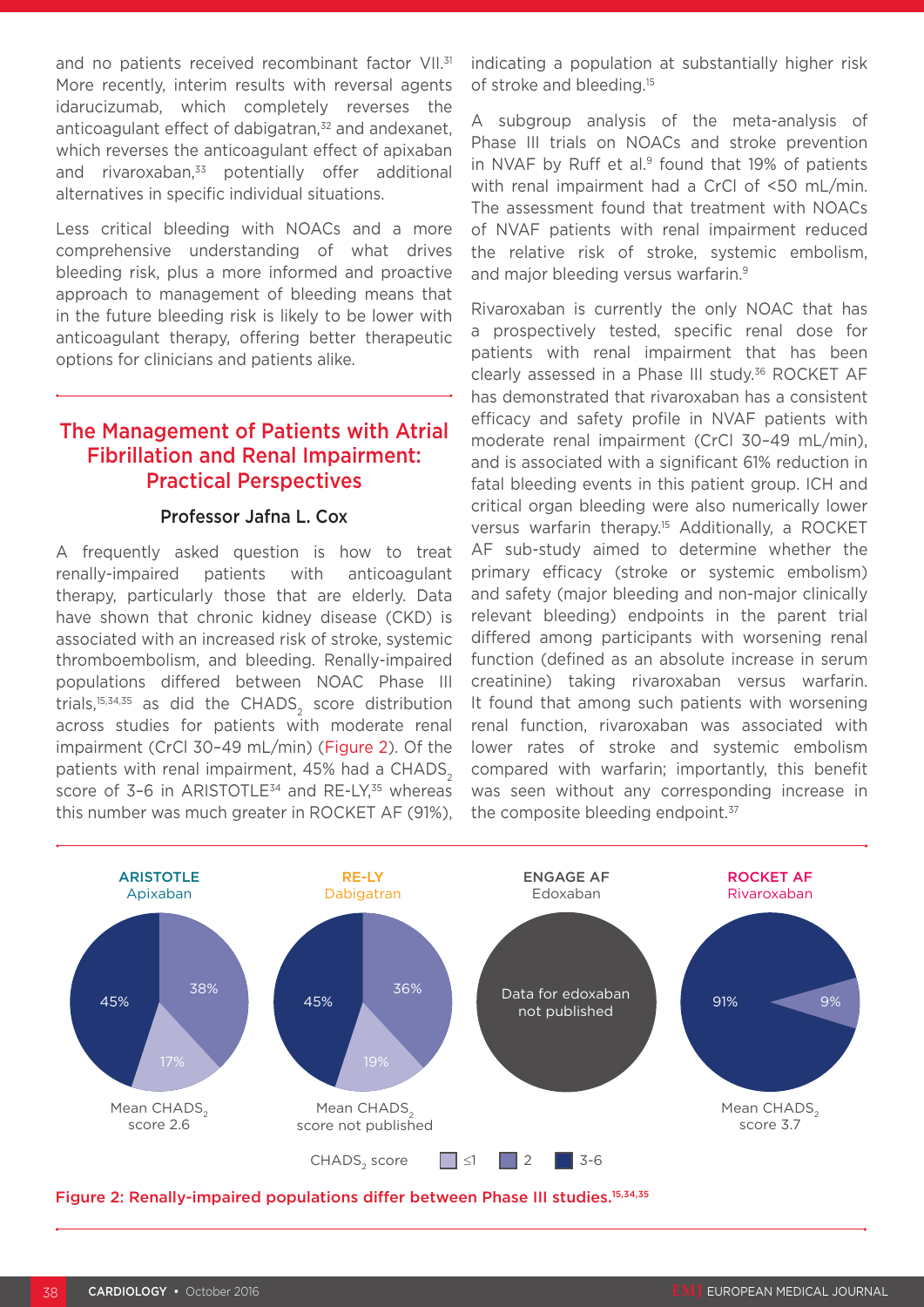Studying the real-world use of NOACs provides important insights into the effects of oral anticoagulant therapy in AF and CKD. A study of the Danish National Registry (1997–2008, including 132,372 patients with 3,587 patients with non-endstage CKD [2.7%]) found that both AF and CKD significantly increased the risk of stroke (p<0.001) and bleeding (p<0.001) among patients with CKD, versus those patients without CKD.<sup>38</sup> A Swedish AF Cohort study has found similar results. This study comprised 307,351 patients with AF, of whom 13,435 had a previous diagnosis of renal failure (28% of whom were on warfarin therapy at baseline). Other baseline characteristics across patients with renal failure and with no renal failure were similar, however when the groups were stratified both by bleeding and stroke risk, the risk in each case was higher in the renal failure group. Interestingly and as previously discussed, the patients most at risk of stroke were under-dosed (warfarin at baseline) by 28%,<sup>39</sup> presumably out of fear of bleeding risk. However, in this study patients with both AF and renal failure were those found to benefit most from having the same anticoagulation treatment as is recommended for other patients with AF. As such, rather than be undertreated, they should be at least as aggressively treated as AF patients with normal renal function, if not more so. Adding additional points for renal failure to the CHADS<sub>2</sub> and CHA<sub>2</sub>DS<sub>2</sub>-VASc (with the additional 'stroke risk' modifiers of vascular disease, age 65–74 years, and a particular sex category) scores did not improve their predictive value.<sup>39</sup>

XARENO, an ongoing real-world study of rivaroxaban in patients with renal impairment, aims to assess CKD progression and the safety of rivaroxaban versus VKAs in NVAF patients with estimated glomerular filtration rates of 15-49 mL/min/1.73 m<sup>2</sup> in routine clinical practice. Patient selection and choice of type, dose, and duration of drug used will be at the discretion of the attending physician, and patients will either receive rivaroxaban, warfarin, or no oral anticoagulant for ≥3 months. Investigators will collect data at the initial visit, at 3 months, and then quarterly. The registry will collect clinical data relating to approximately 2,500 patients with CKD over an estimated mean follow-up of 18 months for the whole study cohort, and thereby offer important insights into the use of factor Xa inhibitors in renally-impaired patients with NVAF.<sup>40</sup>

### Hub Session: Impact of Real-World Evidence on Patient Management: Addressing Open Questions

The aim of the Hub session was to provide an in-depth debate around the implications of clinical trial and real-world evidence.

#### **Professor Manesh R. Patel**

The GARFIELD-AF observational study has shown that patients with AF are not treated according to current guidelines, with under-treatment with anticoagulants in 38% of patients with CHADS. scores  $\geq 2$  (as previously mentioned).<sup>6</sup> There is often discrepancy between RCTs and real-world evidence in the treatment of clinically-challenged patients, such as those with renal impairment. Would the audience agree or disagree that realworld evidence is more important than Phase III clinical trial data for ascertaining expected drug effectiveness/safety?

#### **Audience**

There was a 50/50 split between agree and disagree.

#### **Professor Jafna L. Cox**

Real-world evidence, which is based on data from routine clinical practice, can provide valuable insights and knowledge for physicians to support patient care. Although RCTs are the gold standard of evidence-based medicine and feature highly controlled settings with predefined patient types and limited follow-up times, data from routine clinical practice generally involve varied medical settings with diverse patient populations.<sup>1</sup> Both types of data are important and can be viewed as complementary, as they address different questions.

#### **Professor Christoph Bode**

When looking at the XANTUS registry data, results from this study confirm those from clinical trials: rivaroxaban is highly effective and has a good safety profile.

#### **Professor Peter Verhamme**

In the case of bleeding control, management using standard clinical measures has been reported to be sufficient in the Dresden NOAC registry.<sup>31</sup>

#### **Professor Manesh R. Patel**

Using NOACs 'as they were tested' in patients with AF is critical to providing adequate stroke prophylaxis.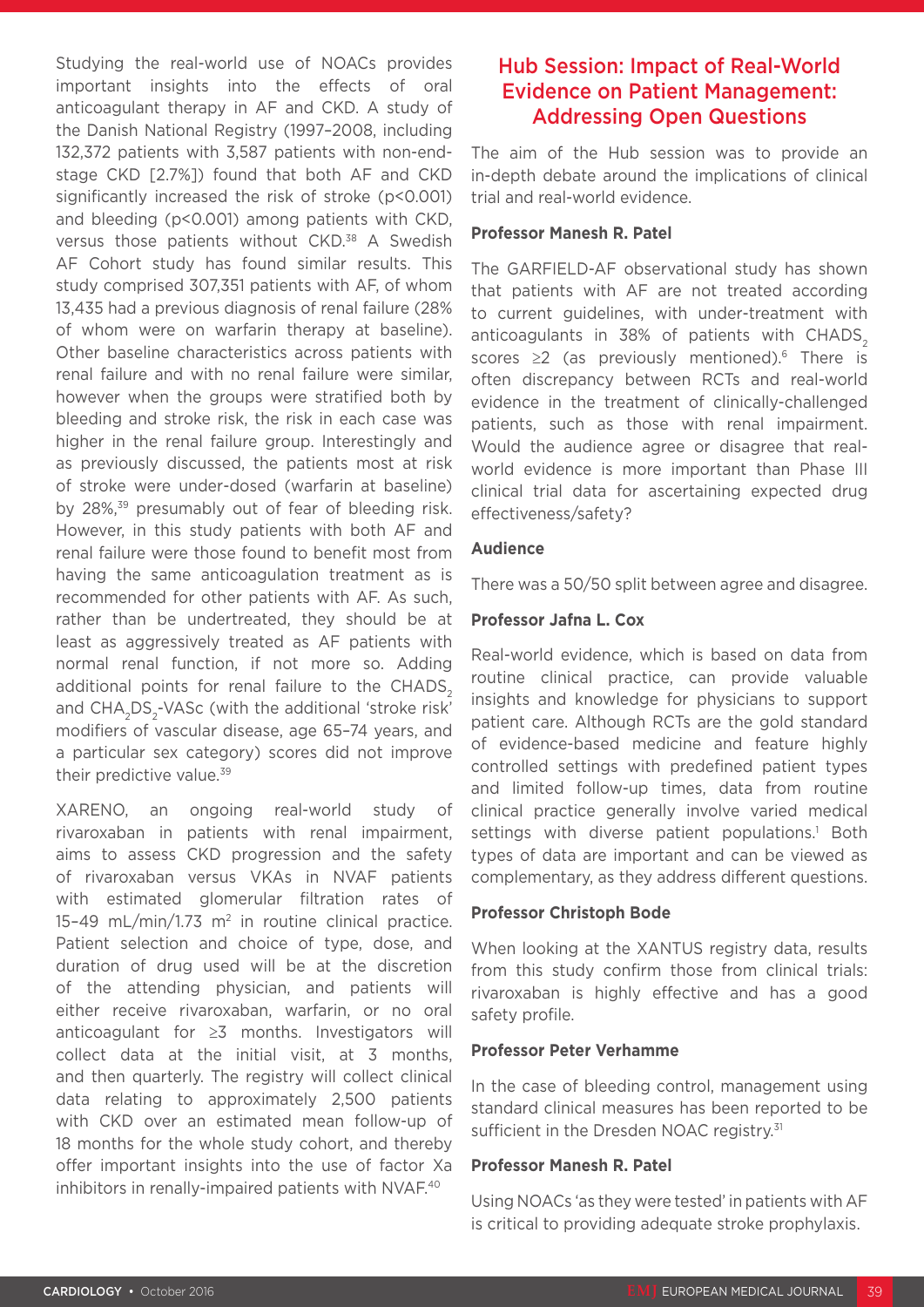#### **Professor Jafna L. Cox**

Most clinical trials test specific dosages of drug, often without pre-specified dose titration, giving us limited insight into the effectiveness and safety of untested prescription amounts. However, many clinicians tend to take a conservative approach, often opting for lower doses of anticoagulant because of fear of bleeding.

#### **Professor Manesh R. Patel**

When prescribing NOACs for patients with AF, the simplicity of the dosing regime is an important consideration.

#### **Professor Jafna L. Cox**

It is important to have discussions with your patients about the dosing regimen they would prefer. Often complicated regimens with 2 or 3-times daily dosing is not the patient's preferred choice and can lead to reduced adherence.

#### **REFERENCES**

1. Nallamothu BK et al. Beyond the randomized clinical trial: the role of effectiveness studies in evaluating cardiovascular therapies. Circulation. 2008;118(12):1294-303.

2. Granger CB et al. Apixaban versus warfarin in patients with atrial fibrillation. N Engl J Med. 2011;365(11):981-92.

3. Connolly SJ et al. Dabigatran versus warfarin in patients with atrial fibrillation. N Engl J Med. 2009;361(12):1139-51.

4. Food and Drug Administration (FDA). FDA Briefing Information for the Cardiovascular and Renal Drugs Advisory Committee (CRDAC). 2014. Available at: http:// www.fda.gov/downloads/AdvisoryCommittees/CommitteesMeetingMaterials/ Drugs/CardiovascularandRenalDrugsAdvisoryCommittee/UCM420704.pdf. Last accessed: 7 September 2016.

5. Patel MR et al. Rivaroxaban versus warfarin in nonvalvular atrial fibrillation. N Engl J Med. 2011;365(10):883-91.

6. Kakkar AK et al. Risk profiles and antithrombotic treatment of patients newly diagnosed with atrial fibrillation at risk of stroke: perspectives from the international, observational, prospective GARFIELD registry. PloS One. 2013;8(5): e63479.

7. Fosbol EL et al. Provider specialty and atrial fibrillation treatment strategies in United States community practice: findings from the ORBIT-AF registry. J Am Heart Assoc. 2013;2(4):e000110.

8. Steinberg BA et al. Lack of concordance between empirical scores and physician assessments of stroke and bleeding risk in atrial fibrillation: results from the Outcomes Registry for Better Informed Treatment of Atrial Fibrillation (ORBIT-AF) registry. Circulation. 2014;129(20): 2005-12.

9. Ruff CT et al. Comparison of the efficacy and safety of new oral anticoagulants with warfarin in patients with atrial fibrillation: a meta-analysis of randomised trials.

Lancet. 2014;383(9921):955-62.

10. Camm AJ et al. XANTUS: a realworld, prospective, observational study of patients treated with rivaroxaban for stroke prevention in atrial fibrillation. Eur Heart J. 2016;37(14):1145-53.

11. Hecker J et al. Effectiveness and safety of rivaroxaban therapy in daily-care patients with atrial fibrillation. Results from the Dresden NOAC Registry. Thromb Haemost. 2016;115(5):939-49.

12. Tamayo S et al. Characterizing major bleeding in patients with nonvalvular atrial fibrillation: a pharmacovigilance study of 27 467 patients taking rivaroxaban. Clin Cardiol. 2015;38(2):63-8.

13. Coleman CI et al. Real-world evidence of stroke prevention in patients with nonvalvular atrial fibrillation in the United States: the REVISIT-US study. Curr Med Res Opin. 2016;1-23. [Epub ahead of print].

14. Pokorney SD et al. Stability of International Normalized Ratios in Patients Taking Long-term Warfarin Therapy. JAMA. 2016;316(6):661-3.

15. Fox KA et al. Prevention of stroke and systemic embolism with rivaroxaban compared with warfarin in patients with non-valvular atrial fibrillation and moderate renal impairment. Eur Heart J. 2011;32(19):2387-94.

16. Giugliano RP et al. Edoxaban versus warfarin in patients with atrial fibrillation. N Engl J Med. 2013;369(22):2093-104.

17. IMS MIDAS. Available at: https:// www.imshealth.com/files/web/Global/ Market%20Insights/MIDAS%20Slim%20 Jim%20BrEv%200113\_spread\_final.pdf. 2012. Last accessed: 7 September 2016.

18. Andrade JG et al. Values and Preferences of Physicians and Patients With Nonvalvular Atrial Fibrillation Who Receive Oral Anticoagulation Therapy for Stroke Prevention. Can J Cardiol. 2016; 32(6):747-53.

19. Laliberté F et al. Real-world

comparative effectiveness and safety of rivaroxaban and warfarin in nonvalvular atrial fibrillation patients. Curr Med Res Opin. 2014;30(7):1317-25.

20. Nelson WW et al. Medication persistence and discontinuation of rivaroxaban versus warfarin among patients with non-valvular atrial fibrillation. Curr Med Res Opin. 2014;30(12):2461-9.

21. Food and Drug Association. FDA Draft Briefing Document for the Cardiovascular and Renal Drugs Advisory Committee. 2011. Available at: http://www.fda. gov/downloads/AdvisoryCommittees/ CommitteesMeetingMaterials/Drugs/CardiovascularandRenalDrugsAdvisoryCommittee/UCM270796.pdf. Last accessed: 7 September 2016.

22. Vanassche T et al. Organ-specific bleeding patterns of anticoagulant therapy: lessons from clinical trials. Thromb Haemost. 2014;112(5):918-23.

23. Sherwood MW et al. Gastrointestinal Bleeding in Patients With Atrial Fibrillation Treated With Rivaroxaban or Warfarin: ROCKET AF Trial. J Am Coll Cardiol. 2015;66(21):2271-81.

24. He Y et al. The association between nonvitamin K antagonist oral anticoagulants and gastrointestinal bleeding: a metaanalysis of observational studies. Br J Clin Pharmacol. 2016;82(1):285-300.

25. Goodman SG et al. Factors associated with major bleeding events: insights from the ROCKET AF trial (rivaroxaban once-daily oral direct factor Xa inhibition compared with vitamin K antagonism for prevention of stroke and embolism trial in atrial fibrillation). J Am Coll Cardiol. 2014;63(9):891-900.

26. Kirchhof P et al. 2016 ESC Guidelines for the management of atrial fibrillation developed in collaboration with EACTS: The Task Force for the management of atrial fibrillation of the European Society of Cardiology (ESC) Developed with the special contribution of the European Heart Rhythm Association (EHRA) of the